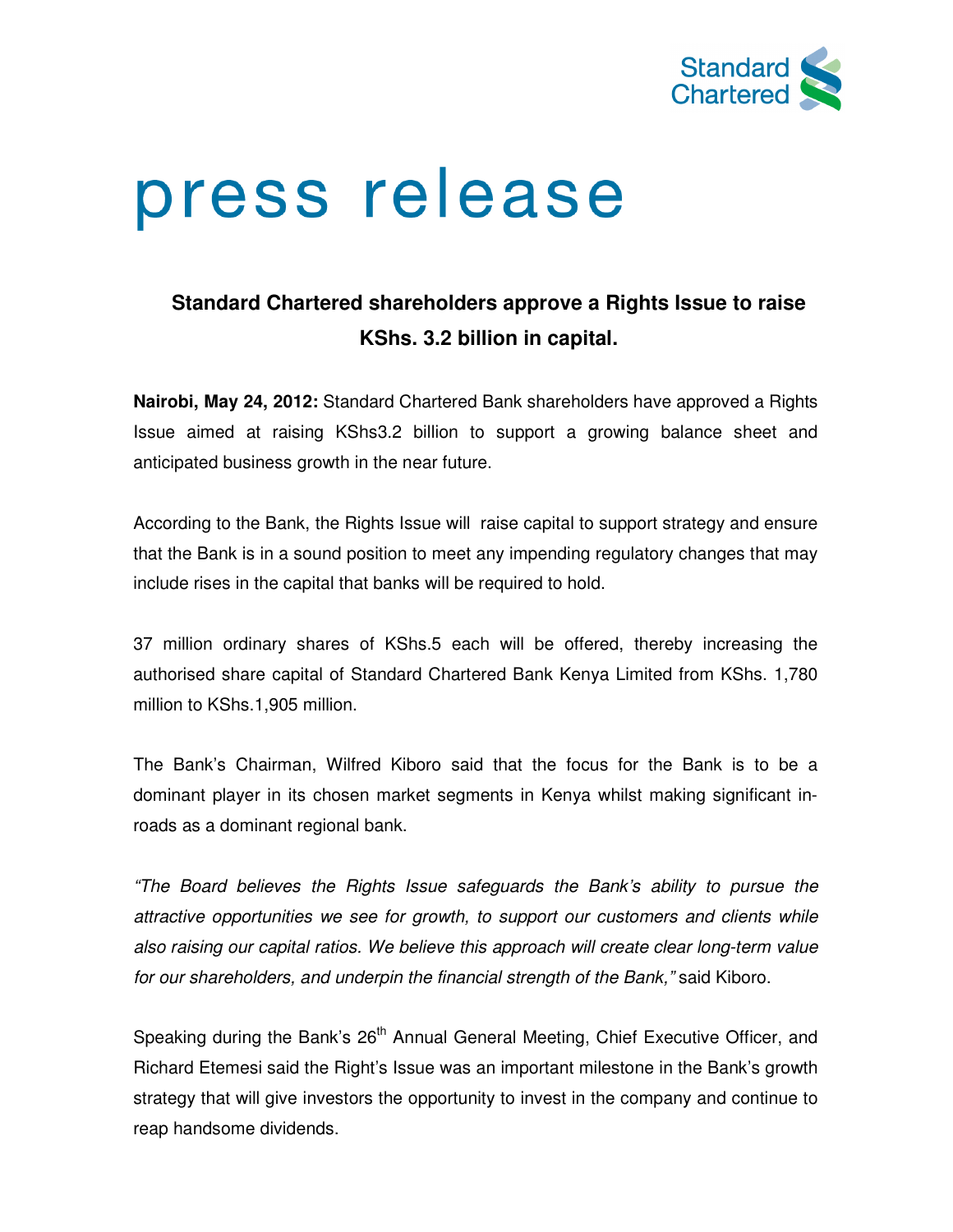"We are focused on strategic growth, investing at pace in both of our businesses. We are obsessed with the basics of banking: being well capitalized and highly liquid; managing risk proactively; keeping tight control of costs; and staying well diversified. This makes our balance sheet and earnings extraordinarily resilient," said Etemesi.

The Bank's shareholders approved a final dividend for the year of KShs.11.00 for every ordinary share of KShs. 5.00. This compares to KShs.13.50 per ordinary share in 2010.

Kiboro said that the Bank has had great opportunity to grow its asset book at a fast pace. To maintain this momentum and to take advantage of the demand for loans and advances the Board found it necessary to reduce the dividend payout.

"The 2011 dividend payout gives us the right balance between bolstering our capital base to enable us pursue growth as well as continue to deliver attractive returns to our investors," he said.

### **Changes on the Board:**

In May 2011, Harris Mule retired from the Board after seven years of dedicated service as a non-executive director.

To enhance the strength of the Board, Robin Bairstow, previously Head of Origination and Client Coverage for Standard Chartered Bank Zambia, was appointed in January 2012 as the Executive Director, Origination and Client Coverage replacing Segun Odusanya who resigned from the Board in June 2011 to pursue other interests.

Patrick Obath was also appointed to the Board as a non-executive director in January 2012. Patrick brings to the Board vast experience in change management, strategy, financial management and controls, turnarounds, governance and business risk from the oil industry where he served in various positions in Shell Corporation.

--- ENDS ---